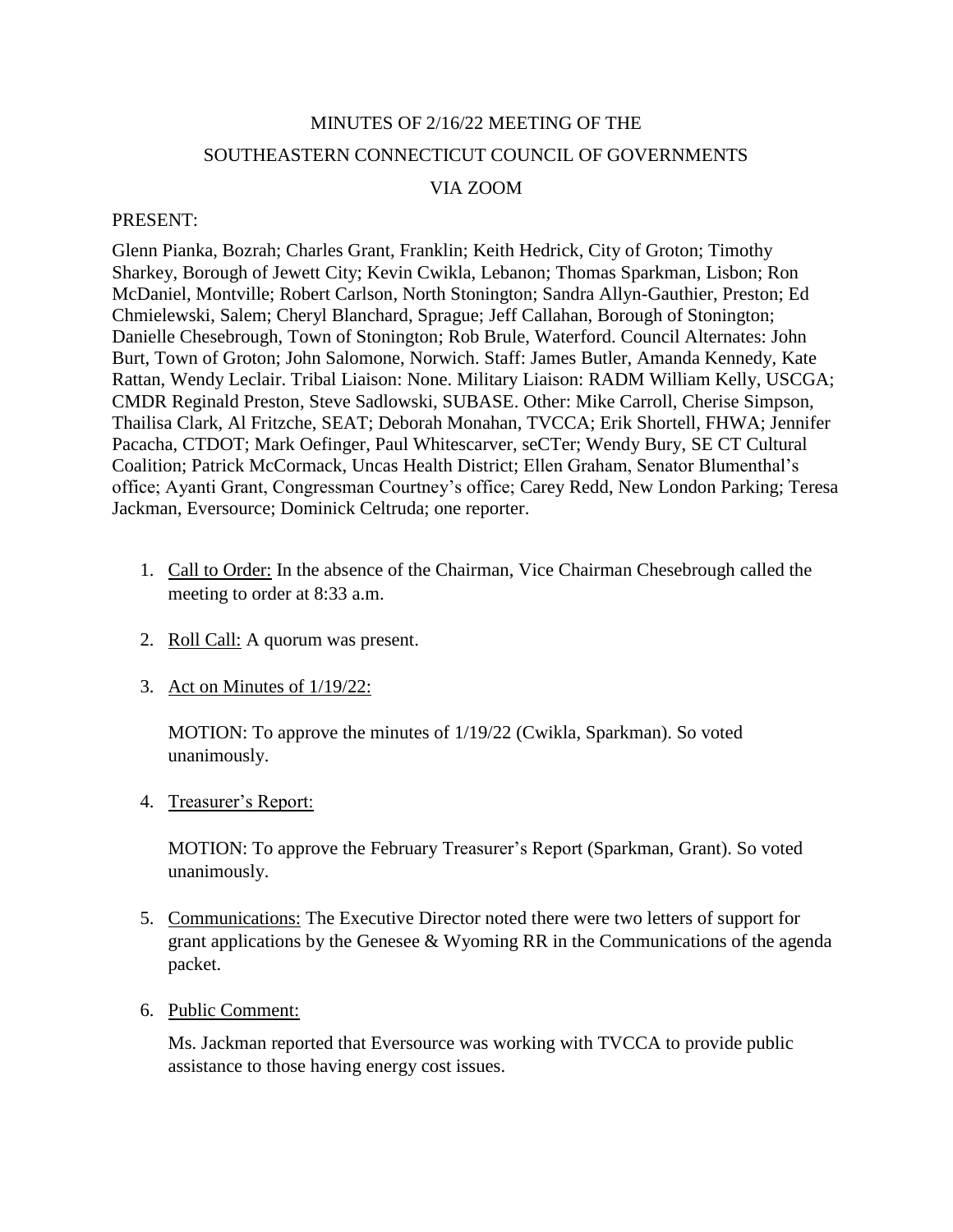#### 7. Committee and Liaison Reports:

- A. Executive Committee
- 1) Update on Hiring of Regional Zoning Official

The Executive Director reported that he had offered the two town ZEO positions on a contract basis to two experienced individuals who both accepted during a telephone call. After agreements were emailed, one telephoned to withdraw and the other stopped replying to repeated telephone calls and email messages. He said that the position has been readvertised and in the interim, two SCCOG staff Planners will fill the ZEO role in Bozrah and Ledyard.

### 2) Update on Funding for Regional Recovery Coordinator

The Executive Director said that nine municipalities have now sent in their voluntary assessment payment. Because not enough funding has been committed to date to support hiring a full-time staff person, the SCCOG has entered into an agreement with retired Norwich Human Services Director Lee-Ann Gomes to fill this role part-time. The Executive Committee has agreed that due to her limited hours, Ms. Gomes would prioritize assisting towns which have contributed to the funding of the position.

3) Route 32 and Route 161 Corridor Study Updates

The Executive Director said that scoping meetings were held by SCCOG staff and CTDOT with Fuss & O'Neill, which has been selected to prepare the Route 32 in New London corridor study and with Beta Group, Inc. which has been selected to prepare the Route 161 study in East Lyme. The next step will be to form advisory committees for both corridor studies. He said he waiting to receive Project Authorization Letters form CTDOT before executing the contracts with the two consultants.

4) BRIC Grant Application for Multi-Jurisdictional Hazard Mitigation Plan Update

The Executive Director said that staff was informed by CT DEEP in an email recently that the SCCOG will be awarded a \$149,963 FEMA funded BRIC grant to update the region's Multi-Jurisdiction Hazard Mitigation Plan. It is expected that formal notification of this grant award will be received by the end of February.

# 5) FY 2021 STIP/TIP Amendments

The Executive Director reported that the Executive Committee reviewed two sets of amendments, one for safety improvements and pavement rehab on I-95 from Groton to the RI state line, and the other a series of traffic signal controllers and cabinet replacements. He said that after staff informed the Executive Committee about the PEL study of I-95 CTDOT was about to commence and comments staff has submitted to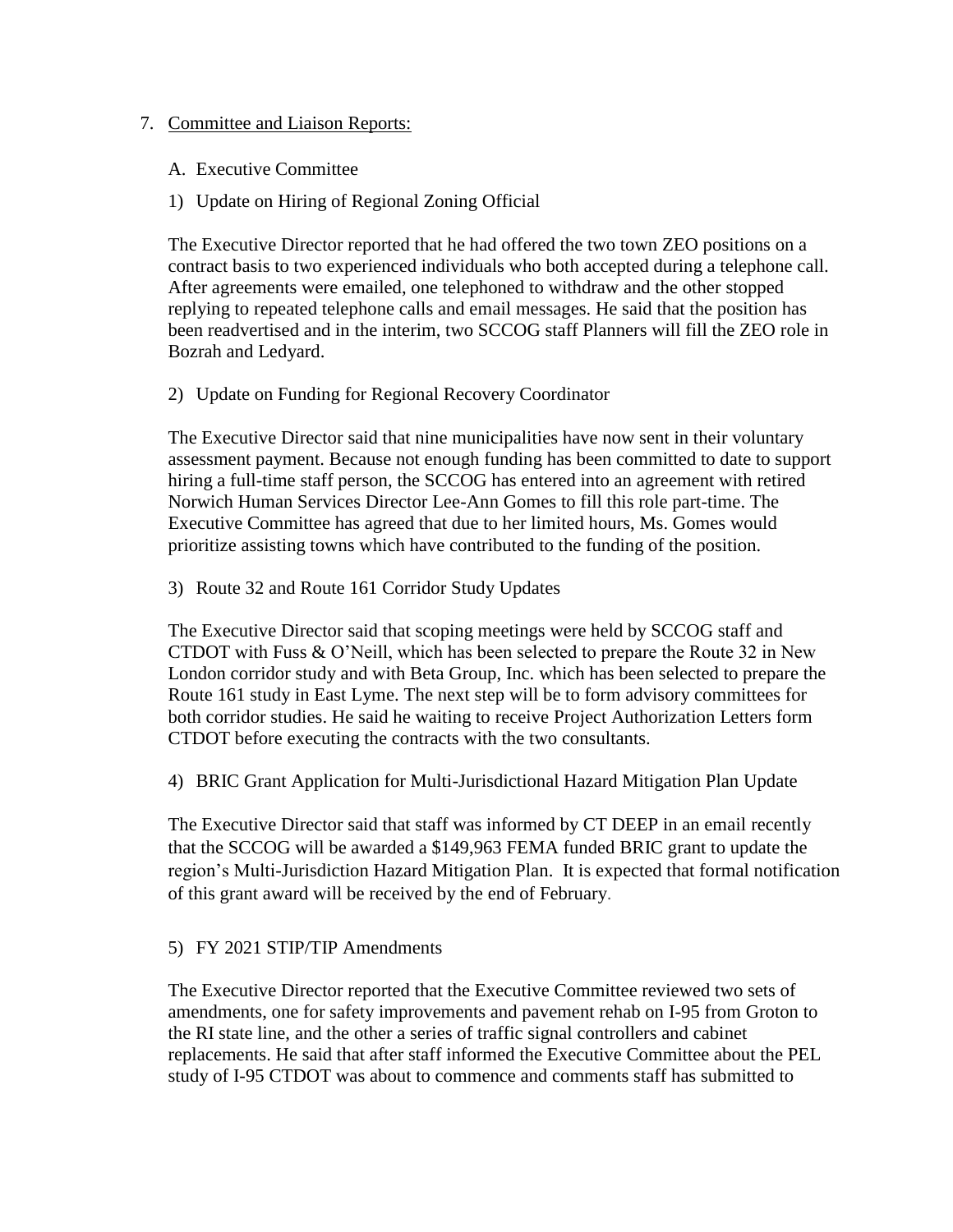CTDOT about the scope of that study, the Executive Committee decided to not recommend action to the full SCCOG on the I-95 STIP amendments until such time as CTDOT responds to staff comments/concerns on the I-95 PEL study as that study and its implementation could impact/be impacted by the improvements in the proposed STIP amendment. The amendment concerning traffic signal controllers and cabinet replacement was recommended by the Executive Committee for SCCOG approval and will be taken up under Item 10. A, New Business.

6) Other

The Executive Director said that the Executive Committee discussed a letter from Congressman Courtney to him regarding the Department of Energy's request for feedback on the development of a consent-based process to move spent nuclear waste to interim storage sites. The Congressman referred this to the SCCOG because entities such as the COG are eligible to submit comment. He said the Executive Committee agreed that Rob Brule, First Selectman in Waterford which is host to Dominion's nuclear power plant at Millstone, would write a response and that the Executive Director would work with Mr. Brule to draft a statement of SCCOG support for Waterford's position. Mr. Brule reported that he was working with his team in Waterford to prepare such a comment, and he thanked the SCCOG for support of Waterford's position.

B. Legislative Committee

No report.

C. Tribal Liaison Representatives

No report.

D. Military Command Representatives

RADM Kelly reported on a Coast Guard display at the State Capitol which will be through February  $24<sup>th</sup>$ , and thanked State Representative Nolan for his assistance. CMDR Preston reported on COVID status at the SUBASE; recent security drills at the SUBASE; the deployment recently of two submarines from the SUBASE and the return of one in March; and that the Historic Ship Nautilus was still undergoing overhaul and was expected to be returned to its dock at the SUBASE by late summer.

E. Congressional Office Report

Ms. Grant from Congressman Courtney's office and Ms. Graham form Senator Blumenthal's office provided their respective reports.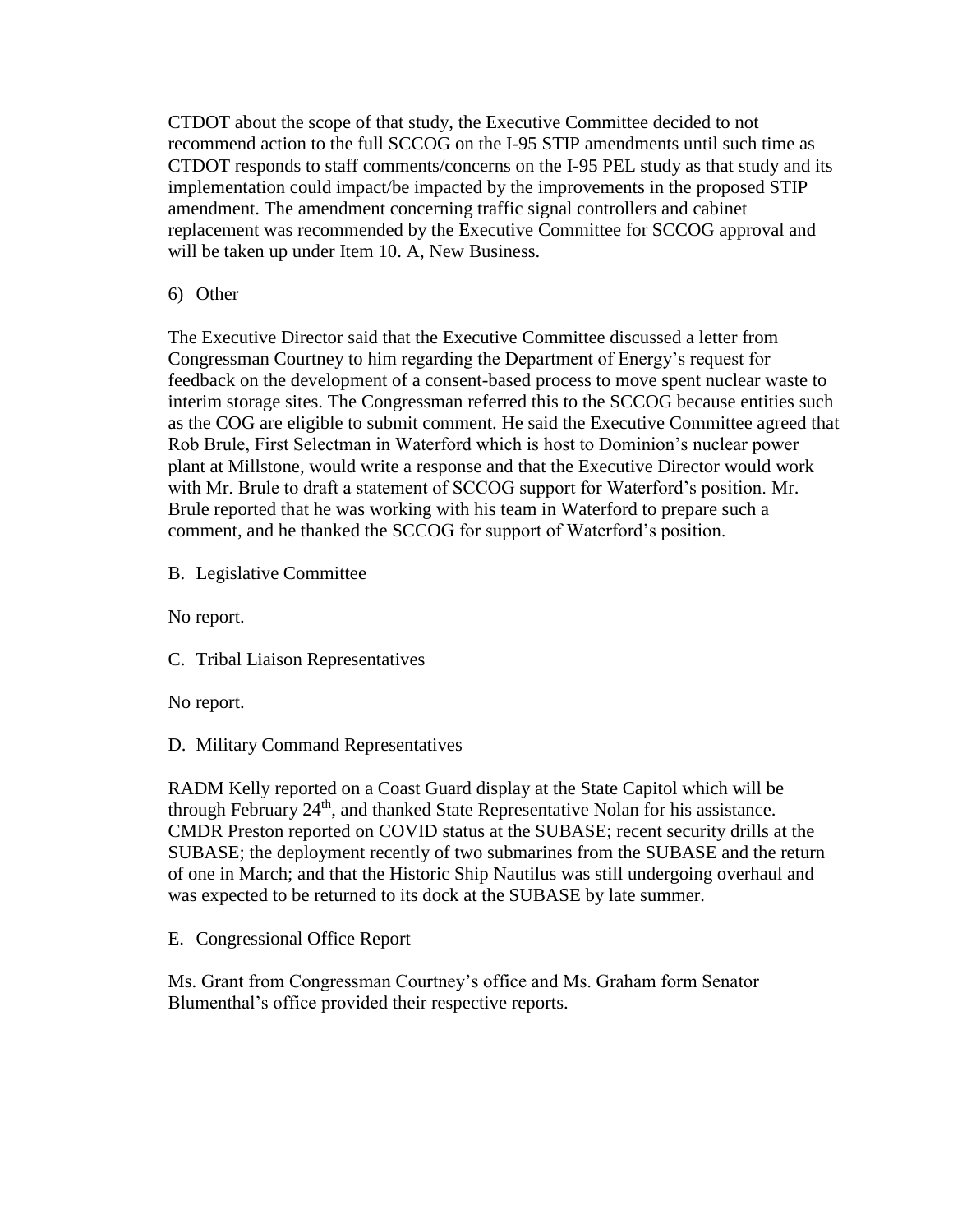#### F. seCTer

Mr. Whitescarver said that seCTer's Phase 2 BBBRC grant application has moved from six projects to eight, due to the UCONN component being split into two parts; said this application could bring \$75-80 Million in grant funds to the region; mentioned seCTer's non-traditional grant program; and listed seCTer work ongoing in towns in the region.

G. Eastern CT Tourism District

No report.

H. SEAT

Mr. Carroll reported on a tragic accident involving a SEAT bus that occurred this past weekend; COVID status of drivers; drop in ridership in fixed-route service; New London Smart Ride service experiencing a 60% increase in ridership from December to January, and he was now recommending that New London start charging a fare for that service.

I. SCCOG Regional Water Committee

The Executive Director said that the Eastern CT WUCC met last week..

J. Regional Emergency Planning Team

The Executive Director stated that only 1 FY 2021 MOA still needed to be collected.

K. Regional Human Services Coordinating Council

Ms. Monahan reported on the activities of the members of the RHSCC, and reminded of the three priorities that the Regional Recovery Steering Committee had recommended for expenditure of ARPA funding: housing, mental health, and child care.

L. SE CT Cultural Coalition

Ms. Bury reported on recent activities of the Cultural Coalition including their offer to assist towns in expenditure of ARPA funds for arts and culture; she asked if anyone was tracking how SCCOG towns were allocating their ARPA funds, and the Executive Director responded that SCOG staff was and would make that information available to her.

8. Executive Director's Report:

The Executive Director stated that after Ms. Chesebrough had raised the issue of a possible SCCOG application to CIRCA for a Municipal Resilience Grant, staff quickly put one together to meet that day's deadline. The SCCOG application would analyze and set forth the steps needed to establish a stormwater utility in one or two SCCOG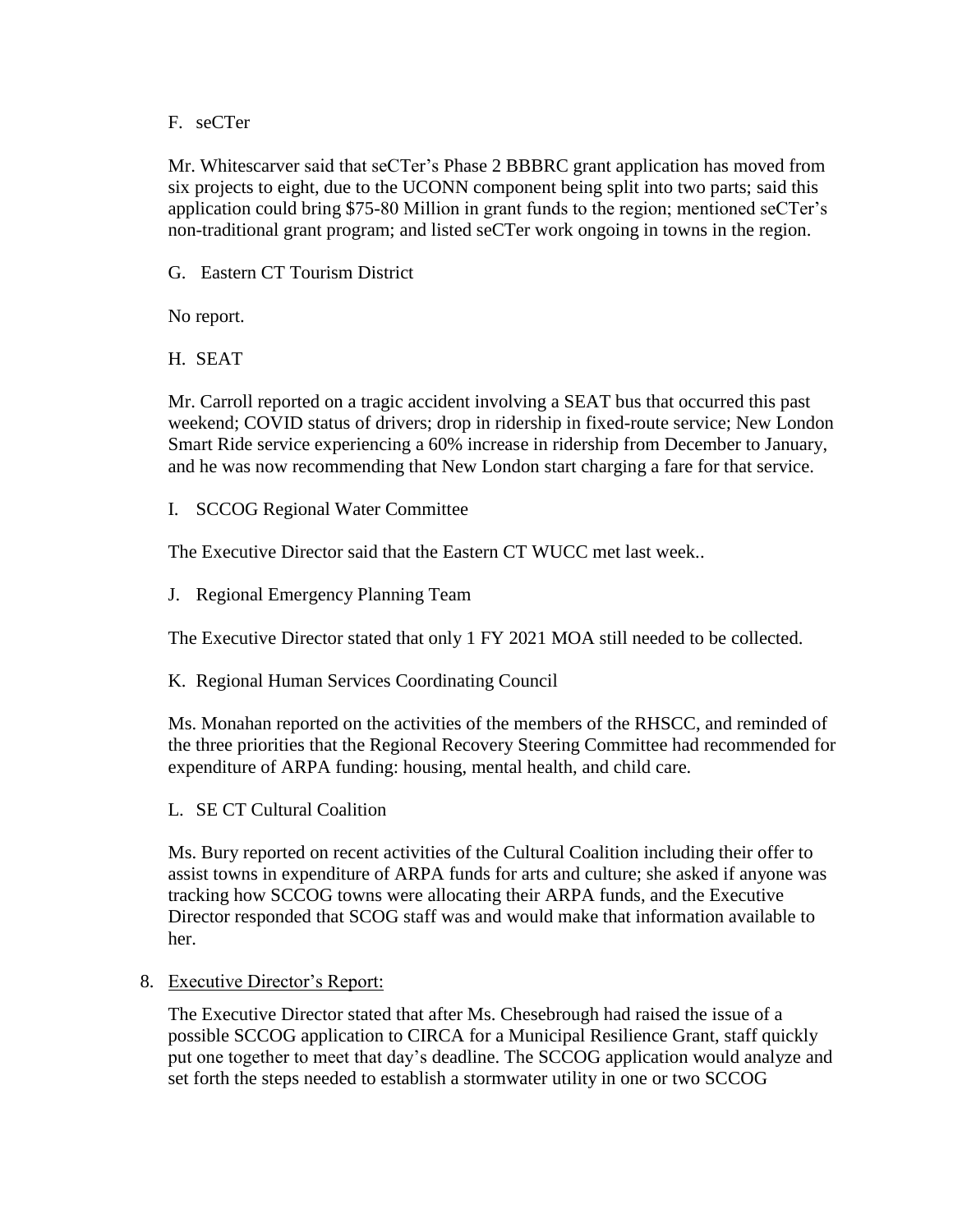municipalities. He said CIRCA has informally contacted SCCOG staff to inform that this application is being favorably looked at, and encouraging the potential addition of addition SCCOG towns. He said he would email the SCCOG today with the scope of work for the proposed project with a request that any additional town interested in being part of this plan to contact him.

The Executive Director summarized the mid-year financial report, a copy of which was contained in the agenda packet.

9. Old Business:

### A. COVID-19 Response Discussion

Mr. McCormack reported on recent meetings where new guidance has been issued by various agencies, including the lifting of the statewide mask mandate for schools; he noted and answered questions on the recent increase in drug overdoses occurring in the region.

- 10. New Business:
	- A. FY 2021 STIP/TIP Amendments
	- STPA, 0172-0516, Various, District 2, Replace Traffic Signal Controllers & Cabinets at Various Locations – AC ENTRY, CON, 2022, \$0, New Project
	- STPA, 0172-0516, Various, District 2, Replace Traffic Signal Controllers & Cabinets at Various Locations – AC ONVERSION, CON, 2022, \$5,160,000, New Project

MOTION: To approve of the FY 2021 STIP/TIP amendments (Grant, Sparkman). So voted unanimously.

B. Resolution No. 22-1 Relating to a Build Back Better Regional Challenge Phase 2 Grant Application

The Executive Director explained the purpose of the proposed resolution.

MOTION: To approve Resolution No. 22-1 Relating to a Build Back Better Regional Challenge Phase 2 Grant Application (Sparkman, Grant). So voted unanimously.

11. Next Meeting:

The Vice Chairman stated that the next regularly scheduled meeting would be held on March 16th. A COVID Call will be scheduled for March 2<sup>nd</sup>.